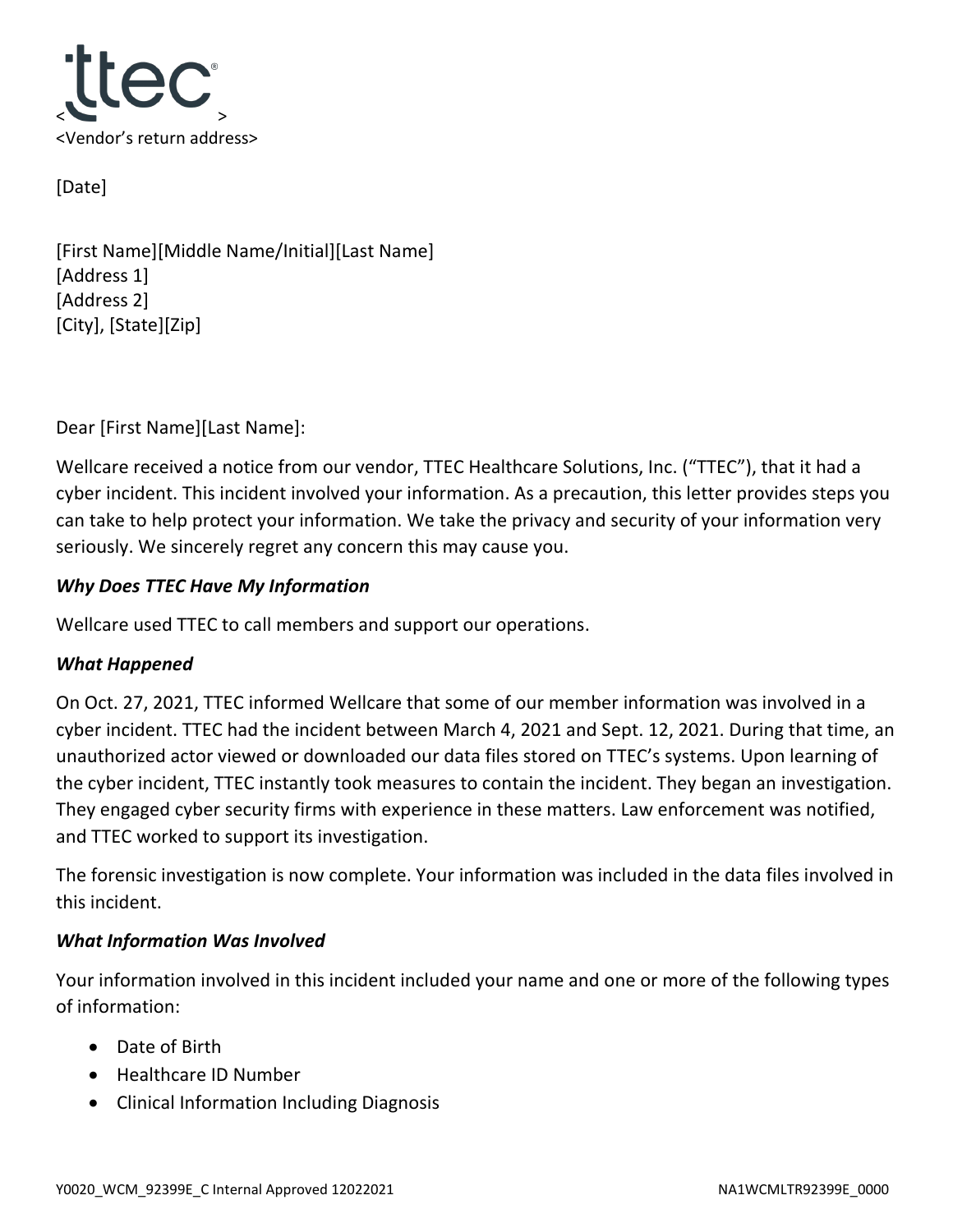## *What We Are Doing*

We have taken the following actions in response to this incident:

- Upon learning of this incident, we promptly activated our incident response plan. We analyzed the files involved in the incident so we could notify the members involved as quickly as possible.
- TTEC is working with law enforcement authorities, including the United States Federal Bureau of Investigation (FBI).

We are providing you with information about identity theft protection.

#### *What You Can Do*

Please review the steps below you can take to protect your information.

- 1) Please review the "Additional Steps You Can Take" reference guide at the end of this letter. It describes more steps you can take to help protect yourself. It includes tips from the Federal Trade Commission about identity theft protection. It details how to place a fraud alert or a security freeze on your credit file.
- 2) Keep a copy of this letter for your records. This helps in case of any potential future problems with your health plan benefit or other records. Regularly review any statements you receive pertaining to your health plan benefits. If you see indications of any treatment or services that you believe you did not receive, please contact us immediately at number listed below.

#### *For More Information*

The security of your information is important to us. We sincerely regret any inconvenience this incident may have caused you. For more information, or if you have any questions about this incident, please contact IDX® at 833-325-1780 (TTY 711). We are available from 9am – 9pm ET.

Sincerely, TTEC Healthcare Solutions, Inc.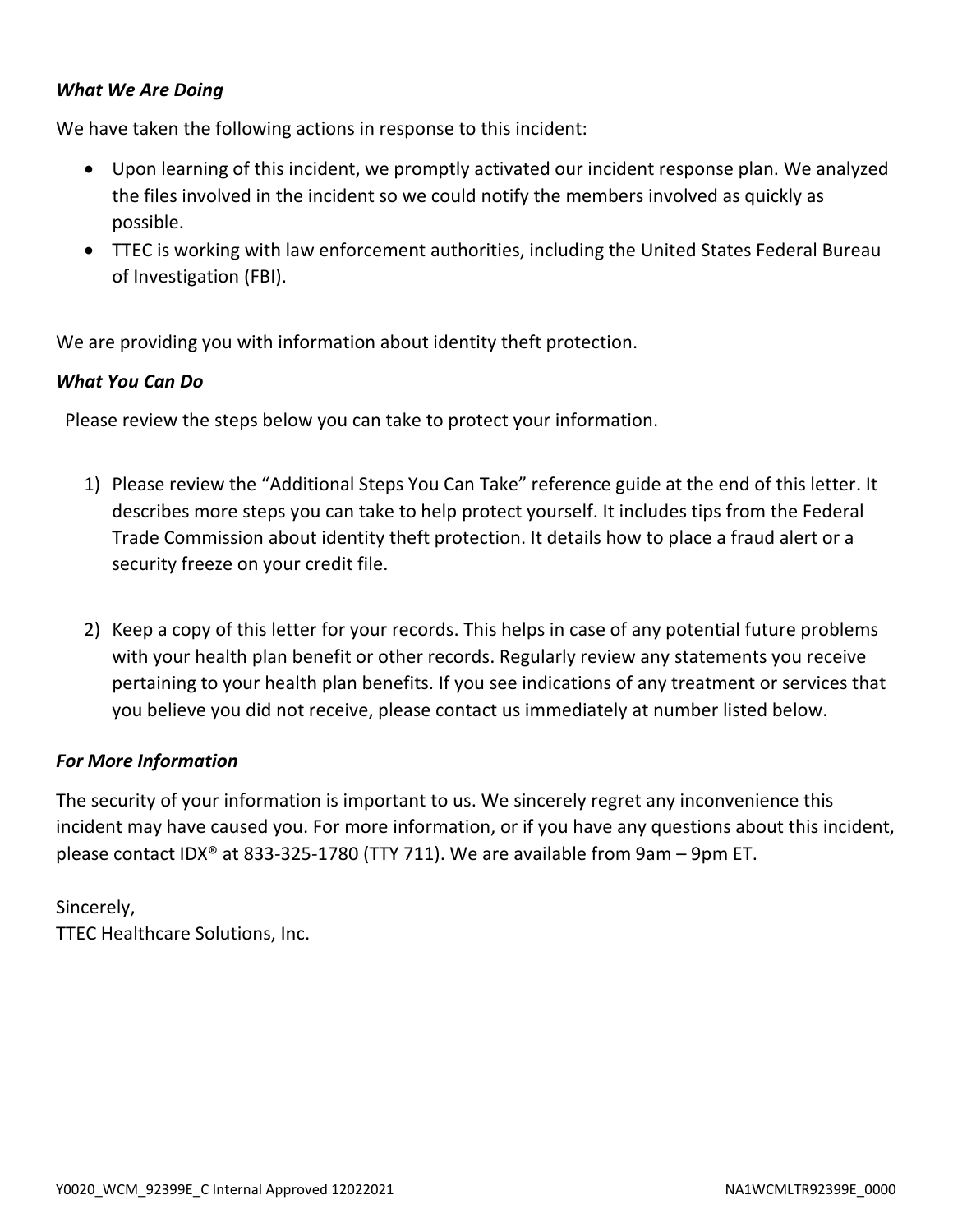# **Additional Steps You Can Take**

| Equifax                | Experian              | <b>TransUnion</b>      |
|------------------------|-----------------------|------------------------|
| Phone: 1-800-685-1111  | Phone: 1-888-397-3742 | Phone: 1-888-909-8872  |
| P.O. Box 740256        | P.O. Box 9554         | P.O. Box 105281        |
| Atlanta, Georgia 30348 | Allen, Texas 75013    | Atlanta, GA 30348-5281 |
| www.equifax.com        | www.experian.com      | www.transunion.com     |

### **Contact information for the three nationwide credit reporting companies is as follows**:

**Free Credit Report.** We remind you to be vigilant for incidents of fraud or identity theft by reviewing your account statements and free credit reports for any unauthorized activity. You may obtain a copy of your credit report, free of charge, once every 12 months from each of the three nationwide credit reporting companies. To order your annual free credit report, please visit

www.annualcreditreport.com or call toll free at 1-877-322-8228. You can also order your annual free credit report by mailing a completed Annual Credit Report Request Form (available from the U.S. Federal Trade Commission's ("FTC") website at www.consumer.ftc.gov) to: Annual Credit Report Request Service, P.O. Box 105281, Atlanta, GA 30348-5281.

# **For Colorado, Georgia, Maine, Maryland, Massachusetts, New Jersey, Puerto Rico, and Vermont residents:**

You may obtain one or more (depending on the state) additional copies of your credit report, free of charge. You must contact each of the credit reporting agencies directly to obtain such additional report(s).

**Security Freeze**. Security freezes, also known as credit freezes, restrict access to your credit file, making it harder for identity thieves to open new accounts in your name. You can freeze and unfreeze your credit file for free. You also can get a free freeze for your children who are under 16. And if you are someone's guardian, conservator or have a valid power of attorney, you can get a free freeze for that person, too.

How will these freezes work? Contact all three of the nationwide credit reporting agencies – Equifax, Experian, and TransUnion. If you request a freeze online or by phone, the agency must place the freeze within one business day. If you request a lift of the freeze, the agency must lift it within one hour. If you make your request by mail, the agency must place or lift the freeze within three business days after it gets your request. You also can lift the freeze temporarily without a fee.

Don't confuse freezes with locks. They work in a similar way, but locks may have monthly fees. If you want a free freeze guaranteed by federal law, then opt for a freeze, not a lock.

The following information must be included when requesting a security freeze (note that if you are requesting a credit report for your spouse, this information must be provided for him/her as well): (1) full name, with middle initial and any suffixes; (2) Social Security number; (3) date of birth; (4) current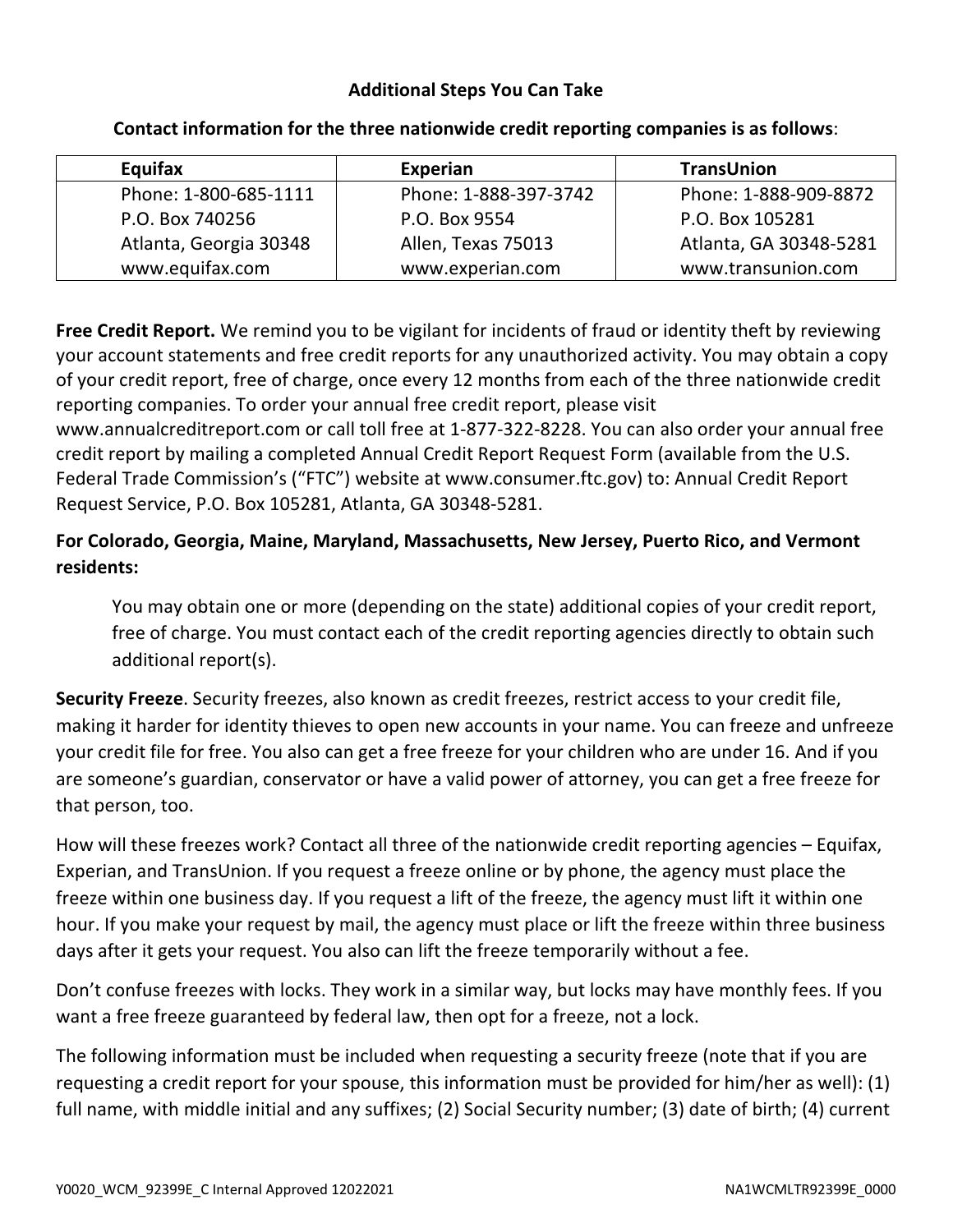address and any previous addresses for the past five years; and (5) any applicable incident report or complaint with a law enforcement agency or the Registry of Motor Vehicles. The request must also include a copy of a government-issued identification card and a copy of a recent utility bill or bank or insurance statement. It is essential that each copy be legible, display your name and current mailing address, and the date of issue.

**For New Mexico residents:** You may obtain a security freeze on your credit report to protect your privacy and ensure that credit is not granted in your name without your knowledge. You may submit a declaration of removal to remove information placed in your credit report as a result of being a victim of identity theft. You have a right to place a security freeze on your credit report or submit a declaration of removal pursuant to the Fair Credit Reporting and Identity Security Act.

**For Colorado and Illinois residents**: You may obtain information from the credit reporting agencies and the FTC about security freezes.

**Fraud Alerts**. A fraud alert tells businesses that check your credit that they should check with you before opening a new account. As of September 18, 2018, when you place a fraud alert, it will last one year, instead of 90 days. Fraud alerts will still be free and identity theft victims can still get an extended fraud alert for seven years.

**For Colorado and Illinois residents:** You may obtain additional information from the credit reporting agencies and the FTC about fraud alerts.

**Federal Trade Commission and State Attorneys General Offices**. If you believe you are the victim of identity theft or have reason to believe your personal information has been misused, you should immediately contact the Federal Trade Commission and/or the Attorney General's office in your home state. You may also contact these agencies for information on how to prevent or avoid identity theft. You may contact the Federal Trade Commission, Consumer Response Center, 600 Pennsylvania Avenue, NW, Washington, DC 20580, www.ftc.gov/bcp/edu/microsites/idtheft/, 1-877-IDTHEFT (438-4338).

**For Maryland Residents**: You may contact the Maryland Office of the Attorney General, Consumer Protection Division, 200 St. Paul Place, Baltimore, MD 21202, www.oag.state.md.us, 1-888-743-0023.

**For North Carolina residents**: You may contact the North Carolina Office of the Attorney General, Consumer Protection Division, 9001 Mail Service Center, Raleigh, NC 27699-9001, www.ncdoj.gov, 1-877-566-7226.

**For Rhode Island Residents**: You may contact the Rhode Island Office of the Attorney General, 150 South Main Street, Providence, RI 02903, http://www.riag.ri.gov, 401-274-4400.